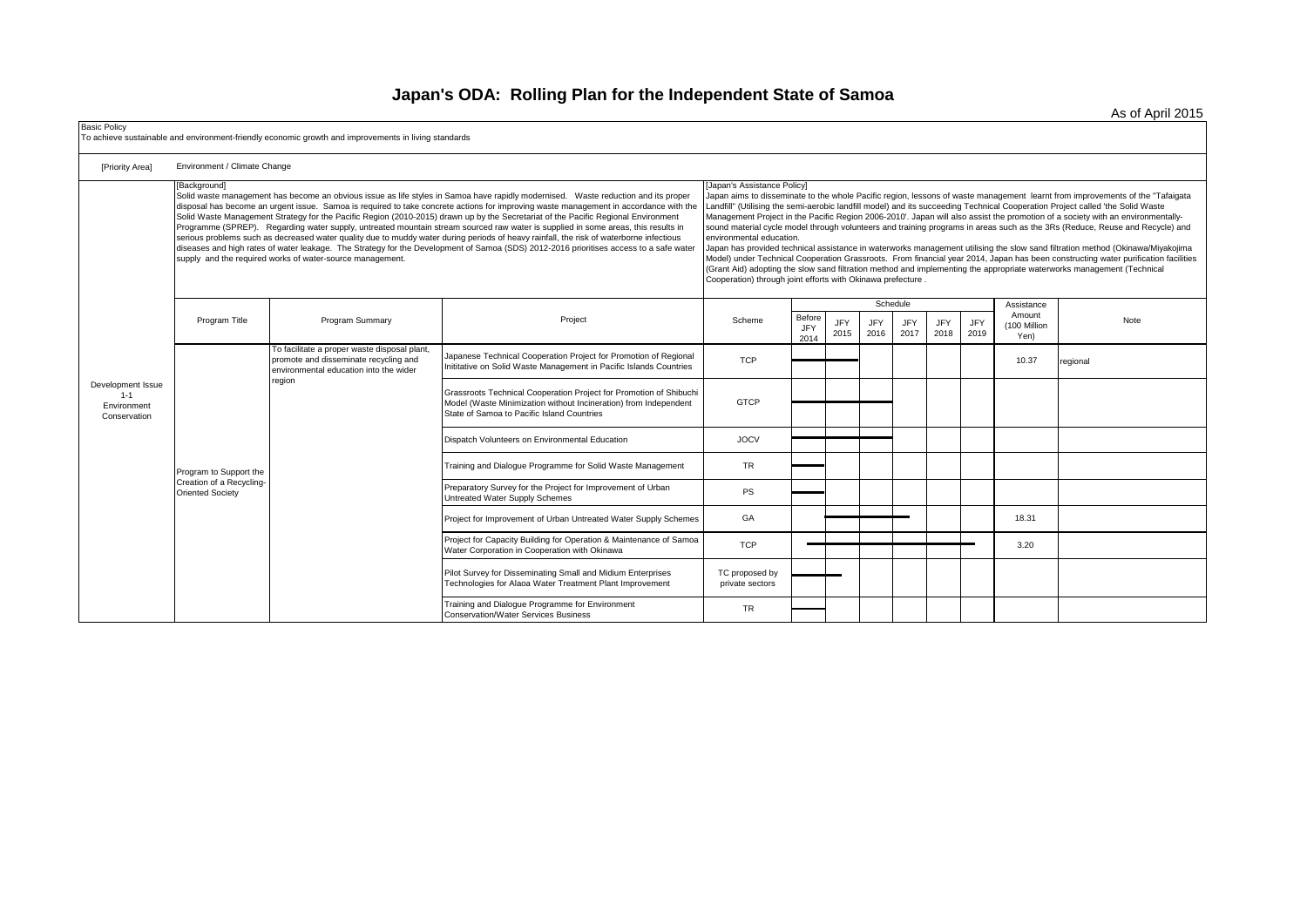|                                                                               | [Background]<br>Due to the major impact of natural disasters such as cyclones and fear of the threat of climate change, the Government of Samoa sets<br>disaster risk reduction as a priority in the national strategy and established the National Adaptation Program and Disaster Management Act.<br>Improvement of the meteorological observation systems and development of early warning systems are necessary as disaster prevention<br>measures.                                                                                                                           |                                                                                                                                                                                                                                                                                                                                       |                                                                                                                                                              | [Japan's Assistance Policy]<br>Japan is offering support to improve weather observation and early warning systems by providing soft components of grant aid.<br>Japan also provides support for forest preservation through soft components of grant aid. In regard to climate change, Japan will<br>support this through a long term and comprehensive approach. |                                                                                                                                                                                                                                                                             |                    |                    |                         |                    |                    |                                              |          |  |
|-------------------------------------------------------------------------------|-----------------------------------------------------------------------------------------------------------------------------------------------------------------------------------------------------------------------------------------------------------------------------------------------------------------------------------------------------------------------------------------------------------------------------------------------------------------------------------------------------------------------------------------------------------------------------------|---------------------------------------------------------------------------------------------------------------------------------------------------------------------------------------------------------------------------------------------------------------------------------------------------------------------------------------|--------------------------------------------------------------------------------------------------------------------------------------------------------------|-------------------------------------------------------------------------------------------------------------------------------------------------------------------------------------------------------------------------------------------------------------------------------------------------------------------------------------------------------------------|-----------------------------------------------------------------------------------------------------------------------------------------------------------------------------------------------------------------------------------------------------------------------------|--------------------|--------------------|-------------------------|--------------------|--------------------|----------------------------------------------|----------|--|
|                                                                               | Program                                                                                                                                                                                                                                                                                                                                                                                                                                                                                                                                                                           | Program Summary                                                                                                                                                                                                                                                                                                                       | Project                                                                                                                                                      | Scheme                                                                                                                                                                                                                                                                                                                                                            | Before<br>JFY<br>2014                                                                                                                                                                                                                                                       | JFY<br>2015        | <b>JFY</b><br>2016 | Schedule<br>JFY<br>2017 | JFY<br>2018        | JFY<br>2019        | Assistance<br>Amount<br>(100 Million<br>Yen) | Note     |  |
| Development Issue<br>$1 - 2$<br>Climate Change                                | Disaster Risk<br>Management Program                                                                                                                                                                                                                                                                                                                                                                                                                                                                                                                                               | To support capacity building of weather<br>forecasters and upgrading communities'<br>capability for disaster risk reduction and<br>disaster countermeasures with a view to<br>minimise the damage of natural hazards.<br>This will help establishing early warning<br>system networks and on improvement of<br>disaster preparedness. | Training and Dialogue Programme related to Climate Change                                                                                                    | <b>TR</b>                                                                                                                                                                                                                                                                                                                                                         |                                                                                                                                                                                                                                                                             |                    |                    |                         |                    |                    |                                              |          |  |
|                                                                               |                                                                                                                                                                                                                                                                                                                                                                                                                                                                                                                                                                                   |                                                                                                                                                                                                                                                                                                                                       | Dispatch Volunteers on Climate Control Measures                                                                                                              | JOCV/SV                                                                                                                                                                                                                                                                                                                                                           |                                                                                                                                                                                                                                                                             |                    |                    |                         |                    |                    |                                              |          |  |
|                                                                               |                                                                                                                                                                                                                                                                                                                                                                                                                                                                                                                                                                                   |                                                                                                                                                                                                                                                                                                                                       | Progamme for Improving the Weather Forecasting System and<br>Meteorological Warming Facilities for Samoa and Meteorological<br>Applications to Other Sectors | GA                                                                                                                                                                                                                                                                                                                                                                |                                                                                                                                                                                                                                                                             |                    |                    |                         |                    |                    | 7.45                                         |          |  |
|                                                                               |                                                                                                                                                                                                                                                                                                                                                                                                                                                                                                                                                                                   |                                                                                                                                                                                                                                                                                                                                       | Adviser for Pacific Climate Change                                                                                                                           | Expert                                                                                                                                                                                                                                                                                                                                                            |                                                                                                                                                                                                                                                                             |                    |                    |                         |                    |                    |                                              |          |  |
|                                                                               |                                                                                                                                                                                                                                                                                                                                                                                                                                                                                                                                                                                   |                                                                                                                                                                                                                                                                                                                                       | Preparatory Survey of the Pacific Climate Change Project                                                                                                     | PS                                                                                                                                                                                                                                                                                                                                                                |                                                                                                                                                                                                                                                                             |                    |                    |                         |                    |                    |                                              |          |  |
|                                                                               | Introduction and<br><b>Promotion Programme</b><br>for Clean Energy                                                                                                                                                                                                                                                                                                                                                                                                                                                                                                                | To promote the reduction of greenhouse gas<br>emission and mitigate the impact of climate<br>change through reducing power generated<br>by fossil fuel                                                                                                                                                                                | Project for Samoa Photovoltaic Power Generation (400kWp)                                                                                                     | GA                                                                                                                                                                                                                                                                                                                                                                |                                                                                                                                                                                                                                                                             |                    |                    |                         |                    |                    | <b>US\$4.0m</b>                              | PEC Fund |  |
|                                                                               | <b>Forest Preservation</b><br>Program                                                                                                                                                                                                                                                                                                                                                                                                                                                                                                                                             | To support forest preservation related<br>initiatives of Samoa. To promote<br>coordination and collaboration within the<br>Asia-Pacific region in order to help realize<br>REDD+Readiness and to enhance the<br>general capability in reaching Samoa's<br>REDD+Readiness.                                                             | Programme Grant Aid (FY2010) for Forest Preservation Programme                                                                                               | GA                                                                                                                                                                                                                                                                                                                                                                |                                                                                                                                                                                                                                                                             |                    |                    |                         |                    |                    | 3.00                                         |          |  |
|                                                                               |                                                                                                                                                                                                                                                                                                                                                                                                                                                                                                                                                                                   |                                                                                                                                                                                                                                                                                                                                       | Training and Dialogue Programme related to Forest Preservation                                                                                               | TR                                                                                                                                                                                                                                                                                                                                                                |                                                                                                                                                                                                                                                                             |                    |                    |                         |                    |                    |                                              |          |  |
| [Priority Area]                                                               | Reduce Vulnerability                                                                                                                                                                                                                                                                                                                                                                                                                                                                                                                                                              |                                                                                                                                                                                                                                                                                                                                       |                                                                                                                                                              |                                                                                                                                                                                                                                                                                                                                                                   |                                                                                                                                                                                                                                                                             |                    |                    |                         |                    |                    |                                              |          |  |
|                                                                               | [Background]<br>Although health indicators including the infant mortality rate show a relatively favourable situation in Samoa, there remains a need to<br>strengthen the national immunisation system in order to maintain and improve the current situation in combatting specific infectious diseases<br>such as filariasis. Comprehensive human resource development in health and medicine is needed, in order to tackle various diseases and<br>provide health education. In recent years lifestyle-related disease due to obesity has become serious issues.               |                                                                                                                                                                                                                                                                                                                                       |                                                                                                                                                              |                                                                                                                                                                                                                                                                                                                                                                   | <b>Japan's Assistance Policyl</b><br>In the health field, Japan promotes improving local medical systems close to communities and preventive health maintenance by<br>welfare counsellors by utilising Grassroots Human Security projects, volunteers and training courses. |                    |                    |                         |                    |                    |                                              |          |  |
| Development Issue<br>$2 - 1$<br>Improvement of Health<br>and Medical Services | Program                                                                                                                                                                                                                                                                                                                                                                                                                                                                                                                                                                           | Program Summary                                                                                                                                                                                                                                                                                                                       | Project                                                                                                                                                      | Scheme                                                                                                                                                                                                                                                                                                                                                            |                                                                                                                                                                                                                                                                             |                    | Schedule           |                         |                    |                    | Assistance<br>Amount                         |          |  |
|                                                                               |                                                                                                                                                                                                                                                                                                                                                                                                                                                                                                                                                                                   |                                                                                                                                                                                                                                                                                                                                       |                                                                                                                                                              |                                                                                                                                                                                                                                                                                                                                                                   | Before<br>JFY<br>2014                                                                                                                                                                                                                                                       | JFY<br>2015        | <b>JFY</b><br>2016 | JFY<br>2017             | JFY<br>2018        | <b>JFY</b><br>2019 | 100 Million<br>Yen)                          | Note     |  |
|                                                                               | Islands Area Health and<br>Medical Program                                                                                                                                                                                                                                                                                                                                                                                                                                                                                                                                        | To support the provision of quality health<br>care, Japan implements regional projects<br>such as the dispatch of volunteers and<br>training programs. Japan also assists<br>enhanced and improved medical services in<br>central and rural hospitals.                                                                                | Dispatch of Volunteers concerning Medical, Health and Social<br>Welfare                                                                                      | JOCV/SV                                                                                                                                                                                                                                                                                                                                                           |                                                                                                                                                                                                                                                                             |                    |                    |                         |                    |                    |                                              |          |  |
|                                                                               |                                                                                                                                                                                                                                                                                                                                                                                                                                                                                                                                                                                   |                                                                                                                                                                                                                                                                                                                                       | Training and Dialogue Programme for Medical Health                                                                                                           | TR                                                                                                                                                                                                                                                                                                                                                                |                                                                                                                                                                                                                                                                             |                    |                    |                         |                    |                    |                                              |          |  |
|                                                                               | [Background]<br>By prioritizing education in Government policy, Samoa's primary education enrollment rate has remained over 95% for the past few years,<br>which is very high as a developing country. However, basic educational achievement remains relatively low due to the standard of teachers<br>and other factors. The "Strategy of the Development of Samoa (SDS) 2012-16" identifies the development of education as an important<br>agenda and the Government of Samoa, mainly the Ministry of Education, is prioritizing the improvement of the quality of education. |                                                                                                                                                                                                                                                                                                                                       |                                                                                                                                                              | Japan's Assistance Policyl<br>Japan promotes project-based assistance, in line with the new policy in education 2011-15, mainly in science and mathematics,<br>including computers, technology and home economics, and supports teacher training courses through teaching experiences.                                                                            |                                                                                                                                                                                                                                                                             |                    |                    |                         |                    |                    |                                              |          |  |
| Development Issue<br>$2 - 2$                                                  | Program                                                                                                                                                                                                                                                                                                                                                                                                                                                                                                                                                                           | Program Summary                                                                                                                                                                                                                                                                                                                       | Project                                                                                                                                                      | Scheme                                                                                                                                                                                                                                                                                                                                                            | Before<br>JFY<br>2014                                                                                                                                                                                                                                                       | <b>JFY</b><br>2015 | JFY<br>2016        | Schedule<br>JFY<br>2017 | <b>JFY</b><br>2018 | <b>JFY</b><br>2019 | Assistance<br>Amount<br>(100 Million<br>Yen) | Note     |  |
| Strengthening<br>Education                                                    |                                                                                                                                                                                                                                                                                                                                                                                                                                                                                                                                                                                   | Disparity in the ability of students, particularly<br>in math and science hinders the capacity<br>development of personnel engaged in higher                                                                                                                                                                                          | Grant for The Poverty Reduction Efforts                                                                                                                      | GA                                                                                                                                                                                                                                                                                                                                                                |                                                                                                                                                                                                                                                                             |                    |                    |                         |                    |                    | 0.90                                         |          |  |